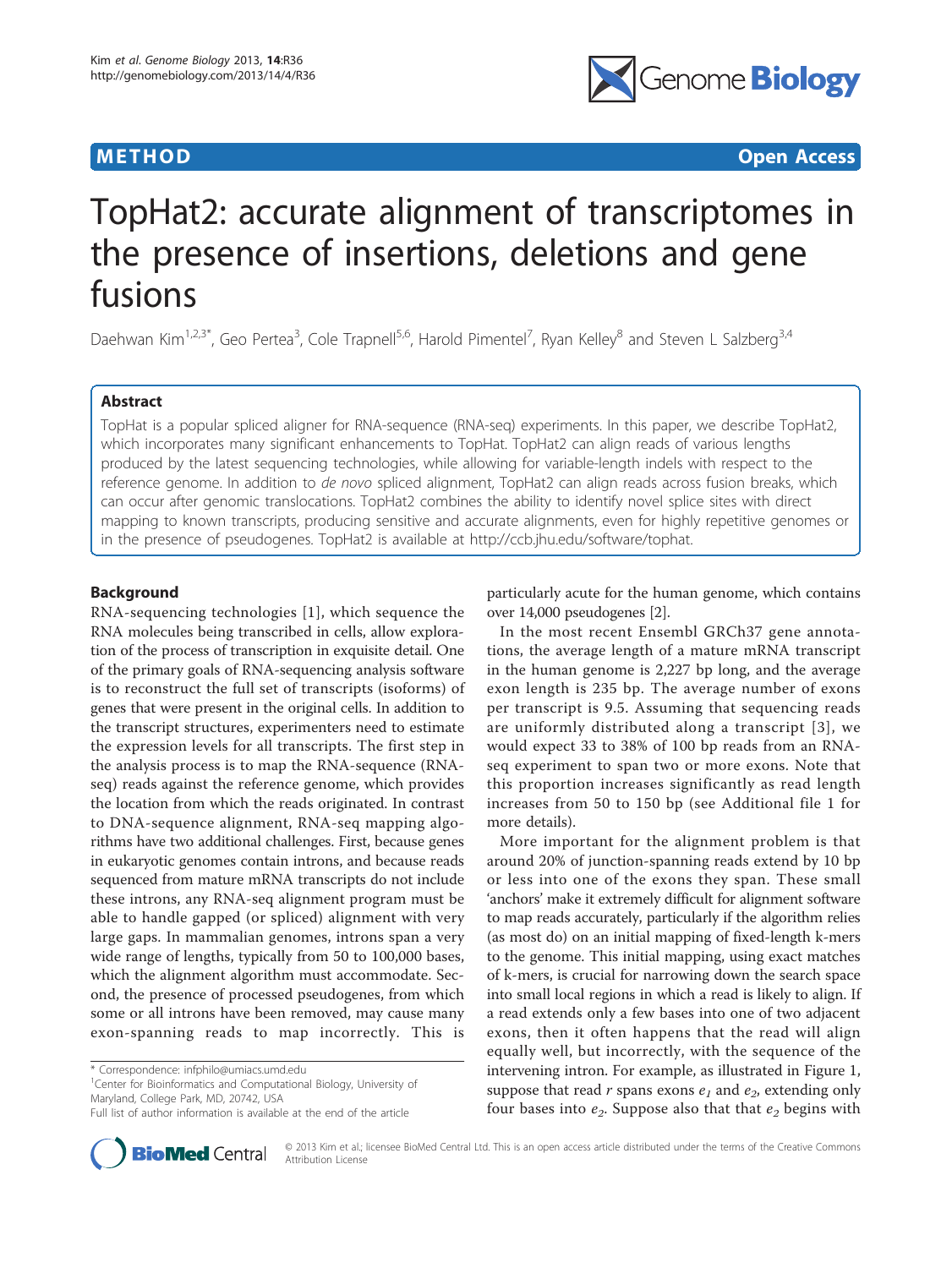<span id="page-1-0"></span>

GTXX, and the intervening intron also begins with GTXX, where X stands for any of A, G, C, and T. Then  $r$  might align perfectly to  $e_1$  and the first four bases of the intron, and the alignment algorithm will fail to find the spliced alignment of r.

In order to handle this problem, the software TopHat2 uses a two-step procedure. First, similar to TopHat1 [\[4\]](#page-12-0), it detects potential splice sites for introns (detailed further in Methods). It uses these candidate splice sites in a subsequent step to correctly align multiexon-spanning reads. Some RNA-seq aligners, including GSNAP [[5\]](#page-12-0), RUM [\[6](#page-12-0)], and STAR [\[7](#page-12-0)], map reads independently of the alignments of other reads, which may explain their lower sensitivity for these spliced reads (see Results and discussion). MapSplice [\[8\]](#page-12-0) uses a two-step approach similar to TopHat2.

RNA-seq read alignment is further complicated by the presence of processed pseudogenes in the reference genome. Pseudogenes often have highly similar sequences

to functional, intron-containing genes. In most cases, the pseudogene versions are not transcribed [[9\]](#page-12-0), although this suggestion has recently been disputed [[10\]](#page-12-0). The crucial problem for alignment is that reads spanning multiple exons can be mapped perfectly or near-perfectly to the pseudogene version of a functional gene. For example, suppose a read  $r$  spans two exons of a given gene. If the aligner tries to align the read globally (end to end), then it will find an alignment to the pseudogene copy (Figure 1). If the spliced alignment phase, which usually occurs later, does not attempt to realign  $r$ , then the pseudogene copy will 'absorb' all reads spanning the splice sites for that gene. TopHat2 can feed  $r$  into the spliced alignment phase even when r has been aligned end to end, allowing it to circumvent this problem (see Methods and Results and discussion sections).

We also note that, in our analysis of RNA-seq reads from multiple human samples [[11,12](#page-12-0)], genes with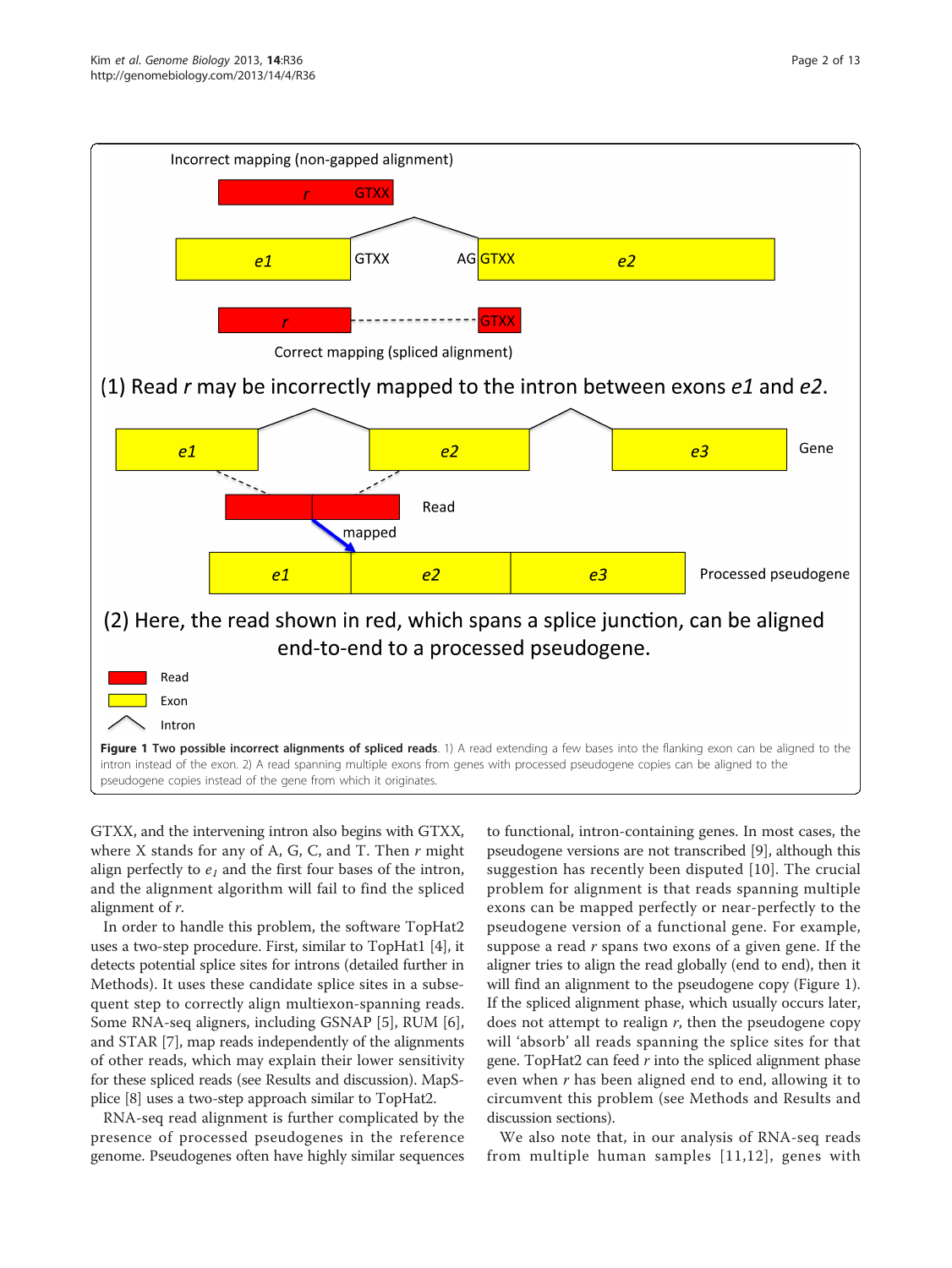processed pseudogenes seem to be expressed at higher levels compared with other genes (see Results and discussion). Although this observation has not been explored thoroughly, a plausible explanation is that genes with higher levels of expression may, over the course of evolution, have had an increased chance of being picked up by transposons and re-integrated into the genome, creating pseudogene copies.

Concerning the human genome, for which there are relatively comprehensive annotations of protein-coding genes, the annotations can be used to map reads more accurately by aligning the reads preferentially to real genes rather than pseudogenes. GSNAP [[5\]](#page-12-0) and STAR [[7\]](#page-12-0) also make use of annotation, although they use it in a more limited fashion in order to detect splice sites. TopHat2 can use the full-length transcripts defined by annotations during its initial mapping phase, which produces significant gains in sensitivity and accuracy (see Results and discussion).

Transcripts from a target genome may differ substantially from the reference genome, possibly containing insertions, deletions, and other structural variations [[13,14](#page-12-0)]. For such regions, previous spliced alignment programs (including the original TopHat) sometimes fail to find a proper alignment. In TopHat2, we implemented new procedures to ensure that reads are aligned with true insertions and deletions (indels). Indels due to sequencing errors will be discovered by Bowtie2 [\[15](#page-12-0)], the underlying mapping engine of TopHat2, which can detect short indels very efficiently. In addition, very large deletions, inversions on the same chromosome, and translocations involving different chromosomes are detected by the TopHat-Fusion algorithms [[16\]](#page-12-0), which are now incorporated into TopHat2 and available by a simple command-line switch.

TopHat2 also includes new algorithms to handle more diverse types of sequencing data. This includes the ability to handle reads generated by ABI SOLiD technology (Life Technologies, Carlsbad, CA, USA) using its 'color space' representation. To accomplish this, TopHat2 uses a reference genome translated entirely into color space in order to take advantage of the error-correction capability of that format. TopHat2 also handles datasets in which the reads have variable lengths, allowing the experimenter to merge datasets from multiple sequencing runs with different lengths.

# Results and discussion

TopHat2 can use either Bowtie [[17](#page-12-0)] or Bowtie2 [\[15\]](#page-12-0) as its core read-alignment engine. TopHat2 has its own indel-finding algorithm, which enhances indel-finding ability of Bowtie2 in the context of spliced alignments. In order to evaluate TopHat2 and compare it with other methods, we ran multiple computational experiments using both real and simulated RNA-seq data.

For the simulations, we created multiple sets of 40,000,000 paired-end reads, 100 bp in length, from the entire human genome (release GRCh37). Instead of trying to precisely mimic real RNA-seq experiments, which may not be possible in any practical sense, we generated data with relatively simple settings and expression levels, calculated using a model from the Flux Simulator system [\[18](#page-12-0)], as follows. For the first test set, we generated reads from the known transcripts on the entire human genome without introducing any mismatches or indels. We then generated additional datasets, in which we included 1) insertions and deletions into the known transcripts at random locations, and 2) insertions and deletions in the reads themselves to mimic sequencing errors (see Additional file [1](#page-12-0)). Each of these experimental errors was introduced to test different capabilities of TopHat2 and other RNA-seq aligners. Following the simulations, we evaluated the programs using a recent, real RNA-seq dataset.

### Alignments of simulated reads (error-free)

We generated 40,000,000 paired-end reads and performed two sets of experiments, using: 1) 20,000,000 'left' reads from the paired-end dataset (Table [1](#page-3-0)) and 2) 20,000,000 pairs of reads (Table [2\)](#page-3-0). Reads spanning multiple exons are called junction reads, and our single-end data contained 6,862,278 such reads (34.3%). The most challenging alignments are those for which a junction read extends by 10 bp or less into one of the exons, which we call short-anchored reads; 1,448,022 of the single-end reads (7.2%) fell into this category. We report the accuracy junction reads and short-anchored reads separately (Table [1](#page-3-0), Table [2\)](#page-3-0).

We also tested 20,000,000 read pairs (40,000,000 reads), of which 9,491,394 (47.5%) had at least one read spanning multiple exons; 2,702,624 of these pairs (13.5%) had at least one short-anchored read that extended by10 bp or less into one of its exons. Table [2](#page-3-0) shows the results of mapping these reads with TopHat2 and other programs.

As shown in Table [1](#page-3-0), TopHat2 correctly aligned more than 98% of the reads, which was higher than with any of the other methods, whose accuracy ranged from 88 to 97%. The difference was more pronounced for junction reads, with TopHat2 being able to align more than 94% of the reads, whereas the other methods ranged in accuracy from 65 to 92%. GSNAP, RUM, and STAR had particular difficulty aligning short-anchored reads, aligning only 26%, 8.6%, and 3.5%, respectively, while MapSplice performed considerably better, aligning 75.6% of these reads. By contrast, using Bowtie1 as its main aligner, TopHat2 aligned 93.7% of the short-anchored reads (Table [1\)](#page-3-0). Both TopHat2 and MapSplice use a two-step algorithm, first detecting potential splice sites,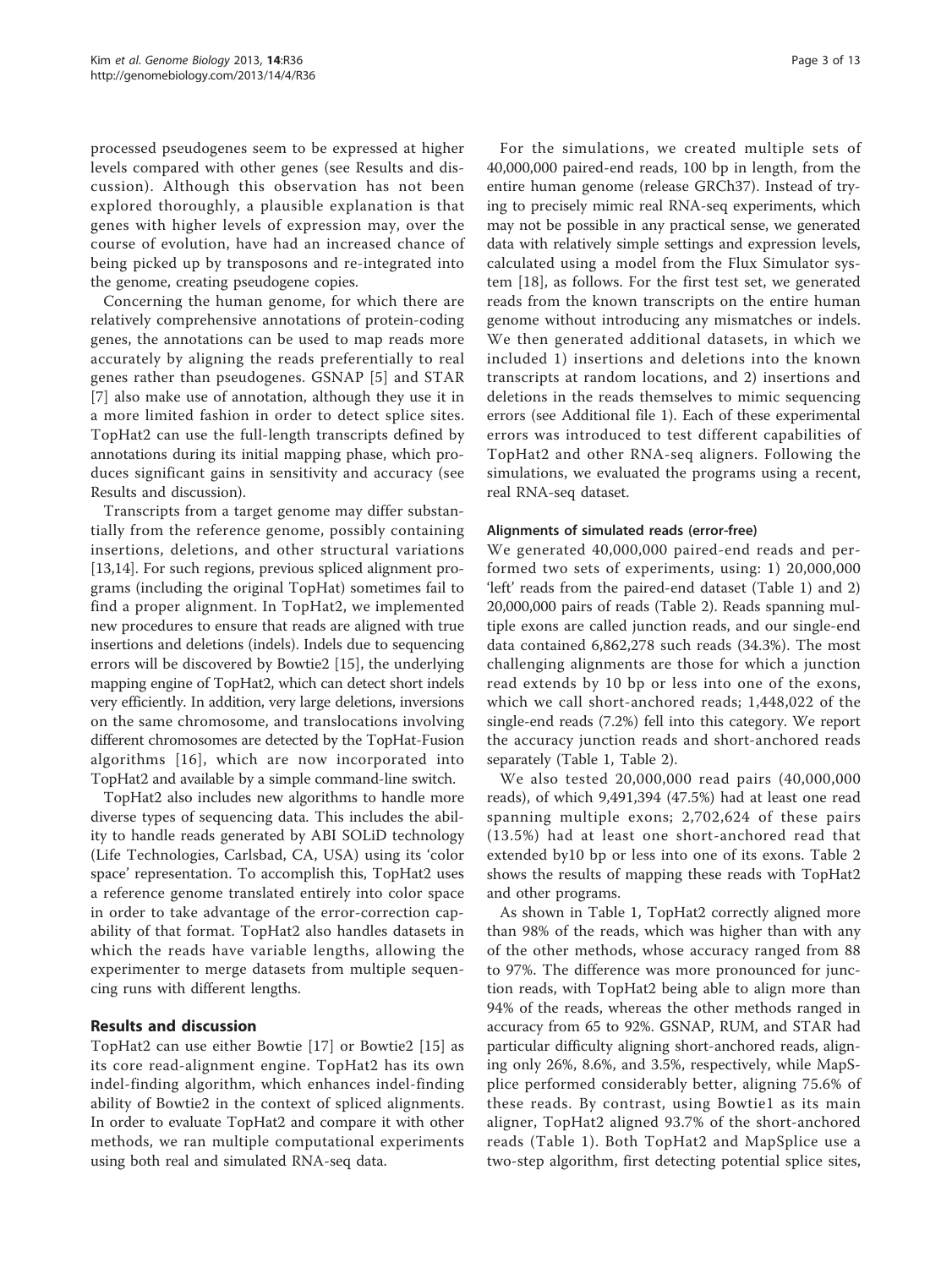<span id="page-3-0"></span>and then using these sites to map reads. This two-step method may explain their superior performance at mapping reads with short anchors.

The results for the paired reads (Table 2) were similar to those for the unpaired reads. TopHat2 aligned the highest percentage of reads (96.7%), followed by MapSplice (92%), with the other methods ranging from 79 to 88%. The difference widened again for junction reads, with TopHat2 aligning 93%, followed by MapSplice (86%), GSNAP (76%), STAR (69%), and RUM (56%). Most striking of all was the performance on shortanchored reads, which most of the methods had great difficulty aligning correctly; TopHat2 aligned 90% of these, MapSplice aligned 72%, and the other methods aligned only 3 to 22%.

We assessed alignment rates for reads, junction reads, and junction reads with small anchors for a variety of read lengths (50, 100, 150, and 200 bp) (see Additional file [1](#page-12-0), Figure S1). TopHat2 consistently outperformed all the other aligners for each read length. Comparing the alignment performance for junction reads with one to

#### Alignments of simulated reads with short indels

We tested the spliced alignment programs using reads with small indels (1 to 3 bp), using two sets of simulated reads: (1) true indels, in which the transcripts were modified by inserting or deleting one to three bases at random locations; and (2) indels caused by sequencing errors, in which indels are randomly inserted into the reads. As before, all transcripts were simulated from known genes from the entire human genome. We intentionally used a relatively high rate of indels to test the mapping capabilities of the programs in the presence of these types of mutations.

For single-end reads, RUM, GSNAP, and TopHat2 performed similarly, with 69 to 82% accuracy (recall) rates for true indels and 62 to 83% for reads with indel-sequencing errors (Table [3](#page-4-0), Table [4](#page-4-0)). STAR and MapSplice showed relatively lower recall rates for both datasets. Note that when used with the original Bowtie program (a non-

Table 1 Performance of TopHat2 and other spliced aligners on a set of 20 million 100-bp, single-end reads, simulated based on transcripts from the entire human genome.

| Program                 | No. of mapped<br>reads | Correctly mapped<br>reads, % | Incorrectly mapped<br>reads, % | Unmapped<br>reads, % | Correct junction<br>reads, % <sup>a</sup> | Correct short-anchored<br>reads, % <sup>b</sup> |
|-------------------------|------------------------|------------------------------|--------------------------------|----------------------|-------------------------------------------|-------------------------------------------------|
| TopHat $2 +$<br>Bowtie1 | 19,826,638             | 98.31                        | 0.82                           | 0.87                 | 95.28                                     | 93.69                                           |
| TopHat $2 +$<br>Bowtie2 | 19,826,673             | 98.03                        | 1.10                           | 0.87                 | 94.28                                     | 89.67                                           |
| TopHat1.14              | 19,616,874             | 94.64                        | 3.45                           | 1.91                 | 84.44                                     | 44.08                                           |
| <b>GSNAP</b>            | 19,997,255             | 94.21                        | 5.77                           | 0.02                 | 83.15                                     | 26.01                                           |
| <b>RUM</b>              | 19,555,823             | 88.11                        | 9.67                           | 2.22                 | 65.35                                     | 8.59                                            |
| MapSplice               | 19,872,372             | 97.28                        | 2.08                           | 0.64                 | 92.09                                     | 75.57                                           |
| <b>STAR</b>             | 19.087.508             | 92.14                        | 3.30                           | 4.56                 | 77.17                                     | 3.54                                            |

<sup>a</sup>There were 6,862,278 reads spanning one or more splice junctions; the alignment accuracy of junction reads refers to this set.

bThere were 1,448,022 reads extending 10 bp or less into one exon; the alignment accuracy of the short-anchored reads is based on these alignments.

| Table 2 Performance of TopHat2 and other spliced aligners on a set of 20 million pairs of 100-bp reads, simulated |  |  |
|-------------------------------------------------------------------------------------------------------------------|--|--|
| based on transcripts from the entire human genome.                                                                |  |  |

| Program                 | No. of mapped<br>pairs | Correctly mapped<br>pairs, % | Incorrectly mapped<br>pairs, % | Unmapped<br>pairs, % | Correct junction<br>pairs, % <sup>a</sup> | Correct short-anchored<br>pairs, % <sup>b</sup> |
|-------------------------|------------------------|------------------------------|--------------------------------|----------------------|-------------------------------------------|-------------------------------------------------|
| TopHat $2 +$<br>Bowtie1 | 19,683,426             | 96.70                        | 1.72                           | 1.58                 | 93.31                                     | 90.09                                           |
| TopHat $2 +$<br>Bowtie2 | 19.686.006             | 96.19                        | 2.24                           | 1.57                 | 92.03                                     | 85.88                                           |
| TopHat1.14              | 19,219,055             | 89.57                        | 6.53                           | 3.90                 | 78.36                                     | 40.39                                           |
| <b>GSNAP</b>            | 19.999.867             | 88.84                        | 11.16                          | 0.00                 | 76.55                                     | 22.87                                           |
| <b>RUM</b>              | 19.869.579             | 79.07                        | 20.28                          | 0.65                 | 56.28                                     | 8.42                                            |
| MapSplice               | 19,342,087             | 92.03                        | 4.68                           | 3.29                 | 86.53                                     | 72.48                                           |
| <b>STAR</b>             | 19.951.620             | 85.21                        | 14.55                          | 0.24                 | 68.94                                     | 3.16                                            |

<sup>a</sup>There were 9,491,394 pairs of reads classified as junction pairs.

<sup>b</sup>There were 2,702,624 pairs containing short-anchored reads.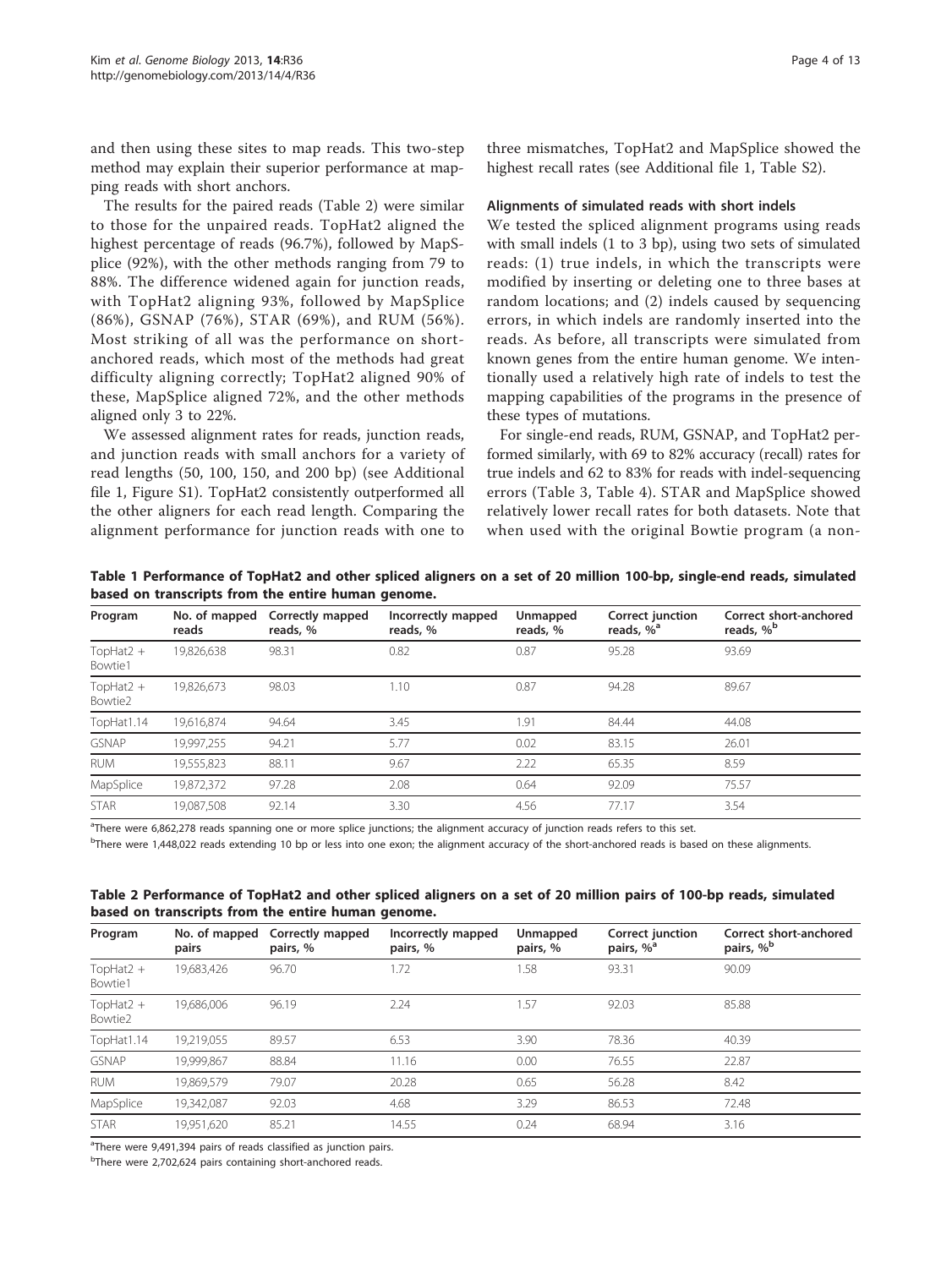|                              |                   | Reads with true indels (1,428,499) <sup>a</sup>                      | Reads with sequencing-error indels (1,525,657) <sup>a</sup> |                                                                   |  |
|------------------------------|-------------------|----------------------------------------------------------------------|-------------------------------------------------------------|-------------------------------------------------------------------|--|
| Program                      | Accuracy,<br>$\%$ | Accuracy on 351,465 reads with boundary indels,<br>$\%^{\mathsf{b}}$ | Accuracy,<br>$\%$                                           | Accuracy on 357,334 reads with boundary<br>indels, % <sup>b</sup> |  |
| TopHat2<br>$^{+}$<br>Bowtie1 | 70.9              | 16.8                                                                 | 12.1                                                        | 2.8                                                               |  |
| TopHat2<br>$^{+}$<br>Bowtie2 | 63.7              | 25.2                                                                 | 62.6                                                        | 21.2                                                              |  |
| <b>GSNAP</b>                 | 82.7              | 71.9                                                                 | 83.1                                                        | 71.8                                                              |  |
| <b>RUM</b>                   | 69.4              | 43.0                                                                 | 70.3                                                        | 45.4                                                              |  |
| MapSplice 27.3               |                   | 3.7                                                                  | 27.5                                                        | 3.8                                                               |  |
| <b>STAR</b>                  | 46.6              | 16.9                                                                 | 47.7                                                        | 17.1                                                              |  |

<span id="page-4-0"></span>Table 3 Performance of TopHat2 and other spliced aligners on single-end reads containing insertions and deletions (indels) of 1 to 3 bp.

<sup>a</sup>The number of reads containing each type of error is indicated in the column header. <sup>b</sup>Boundary indels occur within 25 bp of an exon boundary. Percentages refer only to the reads of each type, not to the entire dataset.

## Table 4 Performance of TopHat2 and other spliced aligners on paired reads in which at least one of the reads contained insertions and deletions (indels) of 1 to 3 bp.

| Program                 |                | Pairs with true indels $(2,754,313)^a$                            | Pairs with sequencing-error indels (2,934,043) <sup>a</sup> |                                                                   |  |
|-------------------------|----------------|-------------------------------------------------------------------|-------------------------------------------------------------|-------------------------------------------------------------------|--|
|                         | Accuracy,<br>% | Accuracy on 685,937 pairs with boundary<br>indels, % <sup>b</sup> | Accuracy,<br>$\%$                                           | Accuracy on 695,771 pairs with boundary<br>indels, % <sup>b</sup> |  |
| TopHat2<br>+ Bowtie1    | 69.8           | 16.3                                                              | 14.0                                                        | 3.1                                                               |  |
| TopHat $2 +$<br>Bowtie2 | 62.3           | 24.0                                                              | 60.8                                                        | 19.8                                                              |  |
| <b>GSNAP</b>            | 77.0           | 63.8                                                              | 77.8                                                        | 64.8                                                              |  |
| <b>RUM</b>              | 60.3           | 34.3                                                              | 61.3                                                        | 36.0                                                              |  |
| MapSplice               | 25.5           | 3.4                                                               | 25.0                                                        | 3.2                                                               |  |
| <b>STAR</b>             | 53.4           | 19.2                                                              | 54.9                                                        | 21.4                                                              |  |

<sup>a</sup>The number of pairs containing each type of error is indicated in the column header.

b<br>Boundary indels occur within 25 bp of an exon boundary. Percentages refer only to the pairs of each type, not to the entire dataset.

gapped aligner), TopHat2 was able to map 'true' indel reads using its own indel-finding algorithms.

For paired-end reads with indels, GSNAP had the highest rate of correct alignments (77%), followed by TopHat2 (60 to 69%), RUM (60 to 61%), and STAR (53 to 54%). MapSplice showed the lowest accuracy for both single-end and paired-end reads.

We defined boundary indels as those within 25 bp of a splice site. We separately computed the accuracy on all reads with boundary indels (Table 3, Table 4).

### Alignment of a large set of real RNA-seq reads

Any test of alignment algorithms should use real data to provide a measure of the likely performance in practice. For these experiments, we used a recently released set of RNA-seq reads gathered across a time-course experiment reported by Chen et al.  $([11];$  $([11];$  $([11];$  GEO accession number: GSM818582). These data comprise 130,705,578 million paired-end reads in 65,352,789 pairs. All reads are 101 bp in length.

Because we did not know the true alignments for this RNA-seq dataset, we used the following objective criteria to evaluate each program: 1) the cumulative number of alignments with edit distances of 0, 1, 2, and 3 for each read; and 2) the cumulative number of spliced alignments that agree with the annotation for the corresponding human genes, taken from the Ensembl GRCh37 release of the human genome.

For each program, we aligned the paired-end reads with and without the known gene annotations, where possible. RUM is designed to run with these annotations, whereas MapSplice maps strictly without them. We then evaluated the mapping results in terms of the number of read or paired-read mappings.

TopHat2 consists of three mapping steps: 1) transcriptome mapping, which is used only when annotation is provided; 2) genome mapping; and 3) spliced mapping (see Methods for details). TopHat2 uses a remapping edit distance threshold  $t$ , specified by the user, as follows. If a read aligns to the transcriptome in step 1) with an edit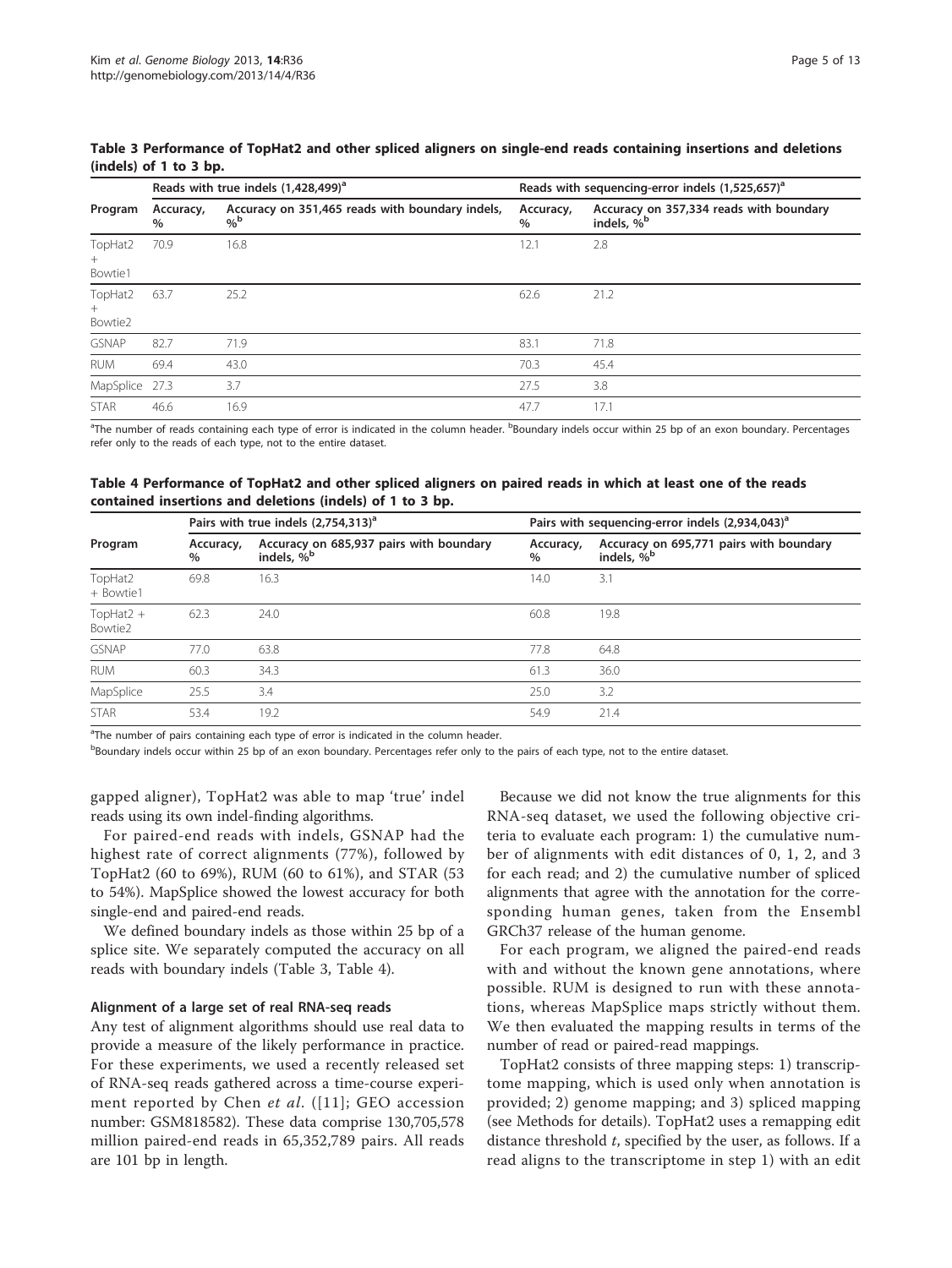distance of less than t, TopHat2 will not remap the read in subsequent steps. Otherwise, TopHat2 will try to realign the read in steps 2) and 3), and then, depending on the resulting edit distance, it will use the read to detect novel splice sites. A setting of  $t = 0$  means that TopHat2 will realign every read in all three steps. When we used  $t = 0$ (Figure [2](#page-6-0): 'TopHat2 realignment 0') on the real data, we consistently obtained better mapping results in terms of edit distance and the number of alignments corresponding to known splice sites (Figures [2](#page-6-0); Figure [3](#page-7-0); see Additional file [1](#page-12-0), Figures S3-S4) for read and pair alignments, respectively (see Additional file [1,](#page-12-0) Tables S5-S6 and Tables S10-S11).

Figure [2](#page-6-0) shows the alignment performance for each program both with and without using annotations, where all the programs were configured to report alignments with edit distances of up to 3 (and more in some programs). We compared the de novo alignments of reads for edit distances of 0, 1, 2, and 3. As expected, all programs found more alignments as the maximum permissible edit distance increased. For an edit distance of 0, which allows only perfect matches, TopHat2 mapped noticeably fewer reads without its new realignment function than it did with the function. This occurs because TopHat2 first aligns reads end to end with Bowtie2 before trying spliced alignments. Thus if a read is aligned end to end with, for example, one to three mismatches, then without the realignment function, TopHat2 accepts that alignment and may miss a spliced alignment with fewer mismatches.

By contrast, TopHat2 with  $t = 0$  mapped the largest number of reads for all edit distances, followed in most cases by GSNAP. Note that for alignments with an edit distance of up to 3, TopHat2 without realignment discovered almost as many alignments as GSNAP.

When alignment methods were run with the assistance of gene annotations (Figure [2](#page-6-0), right panel), the results were somewhat better than the de novo alignments. TopHat2 with or without realignment produced the highest number of mappings, followed by GSNAP, RUM, and STAR. The realignment procedure gave a much smaller advantage to TopHat2 in these experiments.

One way to estimate the accuracy of mappings is to compare alignments to known splice sites. We compared all aligners on only those reads that required splitting, counting how many known (Figure [3,](#page-7-0) left) and known plus novel (Figure [3](#page-7-0), right) splice sites they identified. For de novo alignment, TopHat2 with realignment had the highest sensitivity, followed by MapSplice. Consistent with our tests on simulated reads, GSNAP and STAR showed relatively lower alignment rates. When using annotation, TopHat2 without realignment showed the highest mapping rate, slightly outperforming TopHat2 with realignment. GSNAP and STAR, which performed less well, map

reads against substrings containing splice sites rather than whole transcripts. Direct mapping against whole transcripts, as TopHat2 does, worked well, especially when mapping reads spanning small exons, where a single read might span more than two exons.

Based on these results, we suggest two alternative strategies for alignment with TopHat2. First, if gene annotations are available, as they are for the human genome and some model organisms, then these annotations should be used with TopHat2, even without realignment. Alternatively, if annotations are unavailable or incomplete, then we recommend using TopHat2 with its realignment algorithm to produce the most complete set of alignments.

The run time and the peak memory usage of the programs used in this study varied greatly. We compared performance on all programs using the Chen *et al*. data [[11\]](#page-12-0) of 130 million reads (see Additional file [1,](#page-12-0) Table S8). Overall, STAR is much faster (32 minutes) than the other programs, which required from 8 to 55 hours. However, STAR requires a large amount of real memory, at least 28 GB, whereas most of the other programs required less than 8 GB.

### Effects of pseudogenes on RNA-seq mapping

The Ensembl gene annotations (release 66) contain 32,439 genes, including non-coding RNA genes, and over 14,000 pseudogenes. Of the real genes, we found that 872 (2.7%) genes had pseudogene copies; that is, at least one transcript (or isoform) can be aligned to a pseudogene with at least 80% identity across the full length of the transcript. Using data from the Chen et al. study [[11\]](#page-12-0) and from the Illumina Body Map project [[12\]](#page-12-0), we found that genes with pseudogene copies seem to have higher expression levels than those without pseudogene copies. Table [5](#page-8-0) shows the proportion of reads mapping to genes with pseudogenes, using both the raw count and a normalized count divided by the length of the transcript. Although only 2.7% of genes have pseudogene copies, these genes account for 22.5% (non-normalized) or 26.9% (normalized) of the RNA-seq reads in the Chen et al. data. In the RNA-seq experiments from the Illumina Body Map (the white blood sample only), we saw 19.1% (normalized) of reads mapping to genes with pseudogenes (see Additional file [1](#page-12-0); Table S12). From both RNA-seq experiments, we noted that genes with multiple pseudogene copies were more abundantly expressed than those with a single pseudogene copy. We ran a similar analysis looking only at the 20,417 protein-coding genes in Ensembl, with similar results: 22% of read pairs (26 times the number expected) mapped to genes with processed pseudogenes (see Additional file [1](#page-12-0); Table S13).

Figure [4](#page-9-0) shows various mapping results from TopHat2 with and without realignments at various edit distances.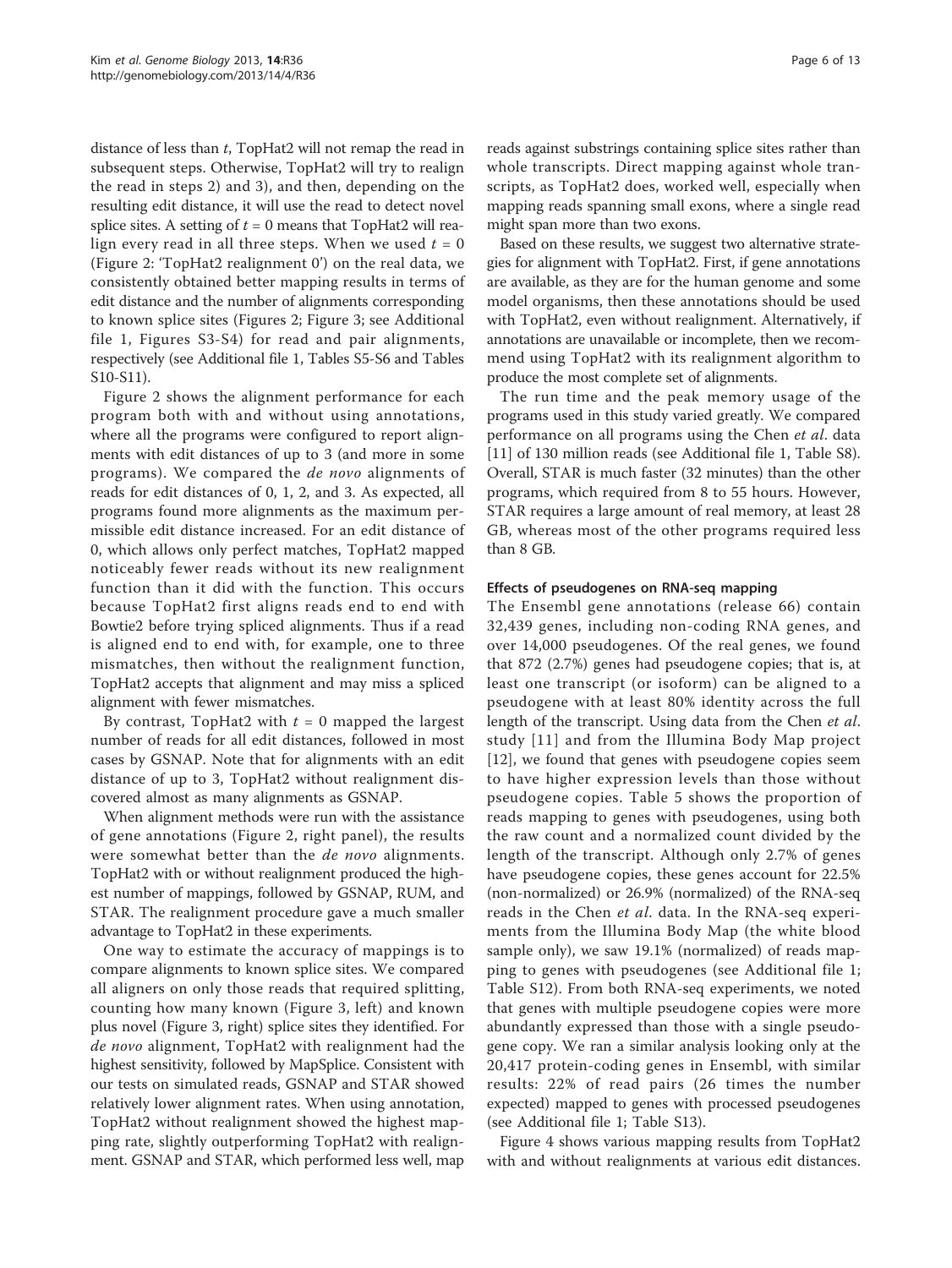http://genomebiology.com/2013/14/4/R36

<span id="page-6-0"></span>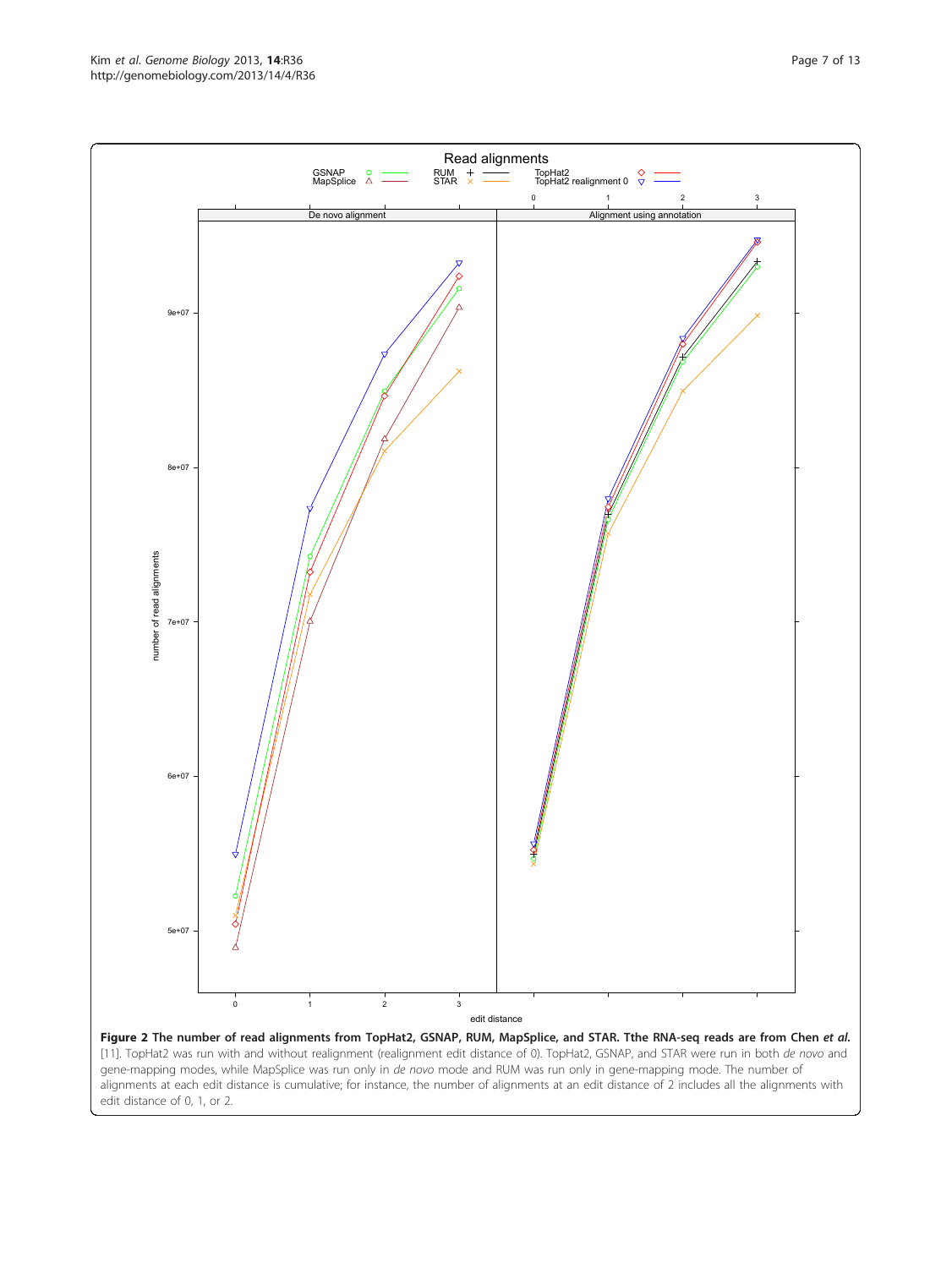alignments whose splice sites were found in the gene annotations, and the two panels on the right show the number of all spliced alignments including novel splice sites.

<span id="page-7-0"></span>Kim et al. Genome Biology 2013, <sup>14</sup>:R36 http://genomebiology.com/2013/14/4/R36

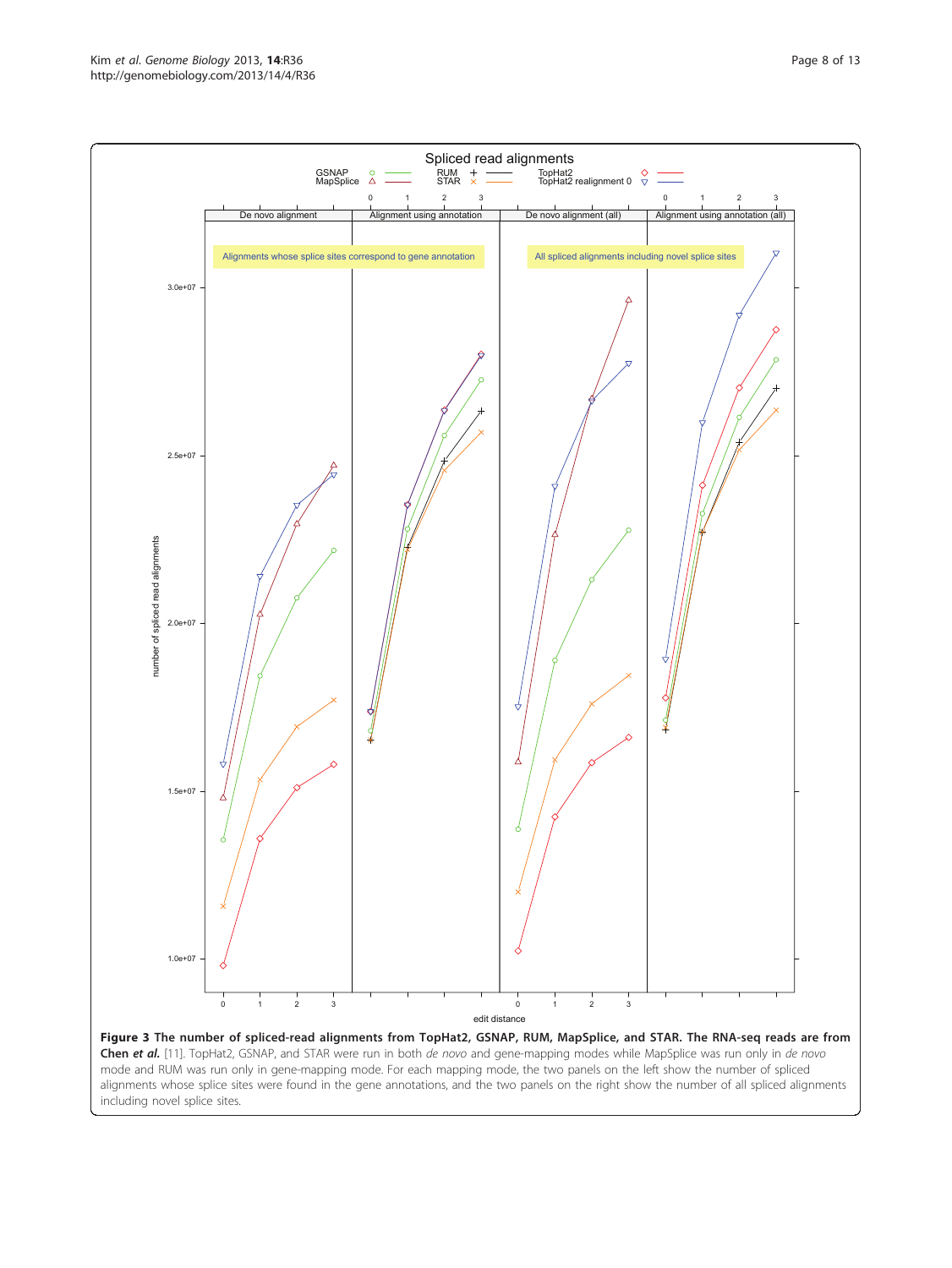|                   | Number of pseudogene copies <sup>b</sup> Gene with pseudogene copies $(\%)^c$ | Pair<br>count, % <sup>d</sup> | Ratio <sup>e</sup>  | Normalized count, % <sup>†</sup> | Normalized ratio <sup>r</sup> |
|-------------------|-------------------------------------------------------------------------------|-------------------------------|---------------------|----------------------------------|-------------------------------|
|                   | 553 (1.7%)                                                                    | 6.85                          | $\times$ 4.02       | 9.37                             | $\times$ 5.49                 |
|                   | 113(0.4)                                                                      | 5.15                          | $\times$ 14.79 5.20 |                                  | $\times$ 14.93                |
|                   | 49(0.2)                                                                       | 1.27                          | $\times$ 8.38       | 1.96                             | $\times$ 12.99                |
| 4                 | 27(0.1)                                                                       | 2.27                          | $\times$ 27.32 2.28 |                                  | $\times$ 27.35                |
| $\geq 5$          | 130 (0.4)                                                                     | 6.91                          | $\times$ 17.24      | 8.08                             | $\times$ 20.16                |
| Total $( \geq 1)$ | 872/32,439 (2.7)                                                              | 22.45                         | $\times$ 8.35       | 26.88                            | $\times$ 10.00                |

<span id="page-8-0"></span>Table 5 Expression levels of genes with pseudogene copies from Chen et al. [[11\]](#page-12-0).<sup>a</sup>

aUsing Bowtie2, we aligned RNA-seq paired-end reads to 32,439 annotated genes.

bNumber of pseudogene copies of a gene. The first row shows genes that have just one pseudogene, followed by rows for genes with two, three, four, and at least five pseudogene copies.

c Number of genes with the specified number of pseudogene copies; for example, 553 genes (1.7% of all genes) have one pseudogene copy. <sup>d</sup>Percentage of read pairs that were mapped to genes with pseudogene copies.

e Ratio of columns 3 and 2.

f These two columns were similarly defined using a normalized count, where the number of reads mapping to each gene was normalized to account for gene length.

As we allowed TopHat2 to realign more reads, it found the spliced alignments that were otherwise hidden by pseudogene alignments. This in turn substantially increased its mapping rates for known splice sites.

#### The completeness of human gene annotations

Using the de novo mapping mode in TopHat2, GSNAP, MapSplice, and STAR, we looked at how many spliced alignments were found in the Ensembl annotations. The proportions of spliced mappings to known splice sites were 88 to 90%, 97%, 96%, and 83 to 93% in TopHat2, GSNAP, STAR, and MapSplice, respectively (Figure [5](#page-10-0)). Although this analysis considered only the RNA-seq data from Chen et al. [[11](#page-12-0)], the TopHat2 result suggests that many additional spliced alignments, up to 12%, might remain to be discovered. Most of the novel splicing events in these alignments were supported by 10 or more reads that extended for 50 or more bases on each side.

# Conclusions

Discovery of new genes and transcripts is a major objective in many RNA-seq experiments. Deep RNA-seq experiments continue to uncover previously unseen elements of the transcriptome, even in well-studied organisms. Mapping reads to the genome is a core step in such screens, and the accuracy of mapping software can determine the accuracy of downstream steps such as gene and transcript discovery or expression quantification.

We have described TopHat2, which provides major accuracy improvements over previous versions and over other RNA-seq mapping tools. Because TopHat2 is built around Bowtie2, it can now align reads across small indels with high accuracy, a feature crucial for studies assessing the effects of genetic mutations on gene and transcript expression. TopHat2 is engineered to work well with a wide range of RNA-seq experimental designs, and it is

optimized for the widely available long paired-end reads. These reads pose new challenges because they can span multiple splice sites rather than just one or two; we estimate that nearly half of reads 150 bp long will span two or more human exons. The algorithmic improvements in TopHat2 address this challenge, maintaining both accuracy and speed. Other refinements to the algorithm increase accuracy for reads that span a junction with only a small  $(≤ 10 bp)$  overhang, reducing errors in downstream transcript assembly using tools such as Cufflinks. TopHat2 also makes powerful use of available gene annotations, which allow it to avoid erroneously mapping reads to pseudogenes, and generally improve its overall alignment accuracy. Annotation also allows TopHat2 to better align reads that cover microexons, non-canonical splice sites, and other 'unusual' features of eukaryotic transcriptomes.

We have shown that TopHat2 performs well over a wide range of read lengths, making it a good fit for most RNA-seq experimental designs. This scalability suggests that as read lengths grow, TopHat2 will continue to report accurate, sensitive alignment results and allow for robust downstream analysis. We believe that TopHat2 reports more accurate alignments than competing tools, using fewer computational resources. RNAseq experiments are becoming increasingly common and are now routinely used by many biologists. We expect that TopHat2 will provide these scientists with accurate results for use with expression analysis, gene discovery, and many other applications.

### Methods

Given RNA-seq reads as input, TopHat2 begins by mapping reads against the known transcriptome, if an annotation file is provided. This transcriptome mapping improves the overall sensitivity and accuracy of the mapping. It also gives the whole pipeline a significant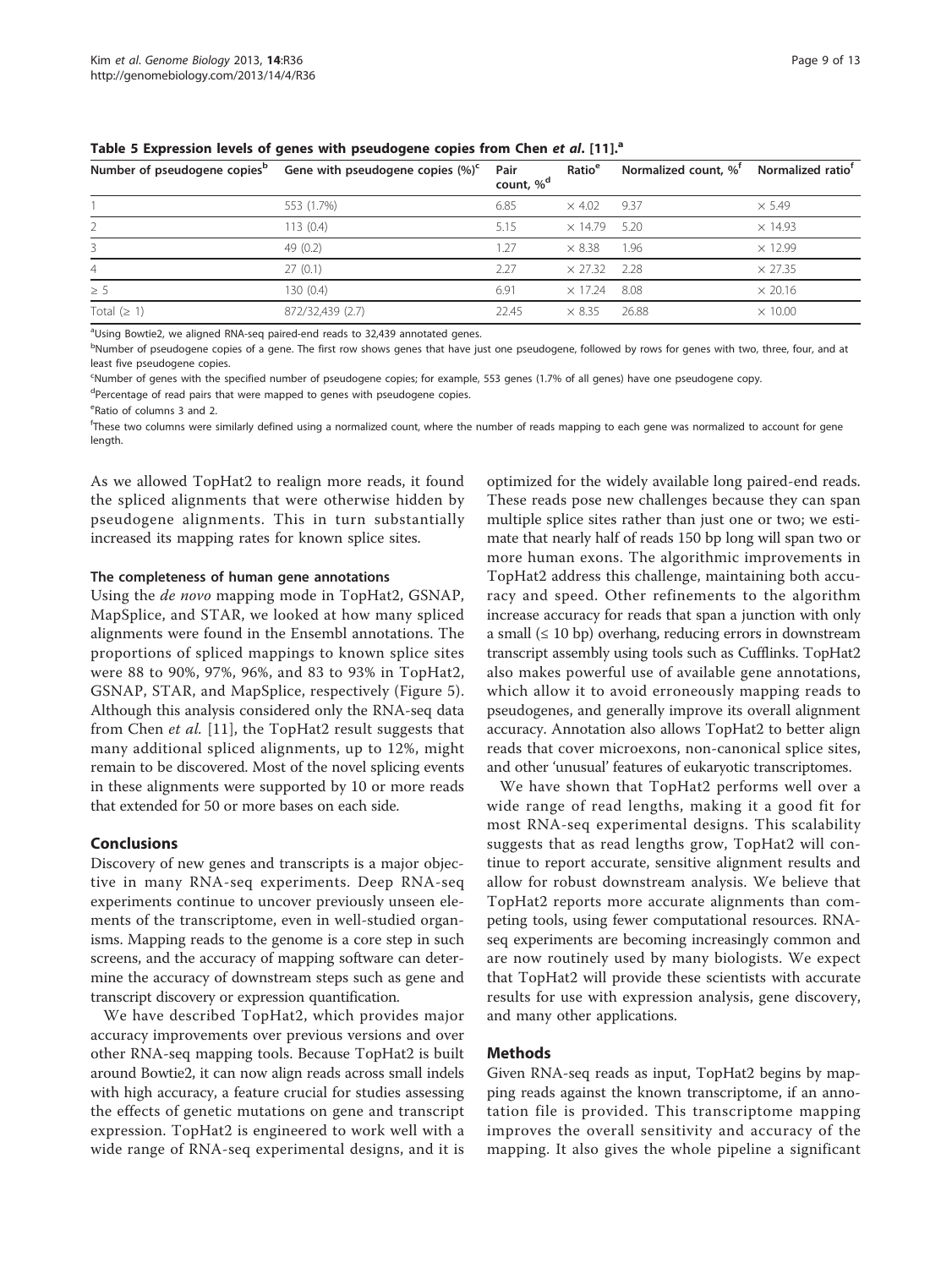Kim et al. Genome Biology 2013, <sup>14</sup>:R36 http://genomebiology.com/2013/14/4/R36

<span id="page-9-0"></span>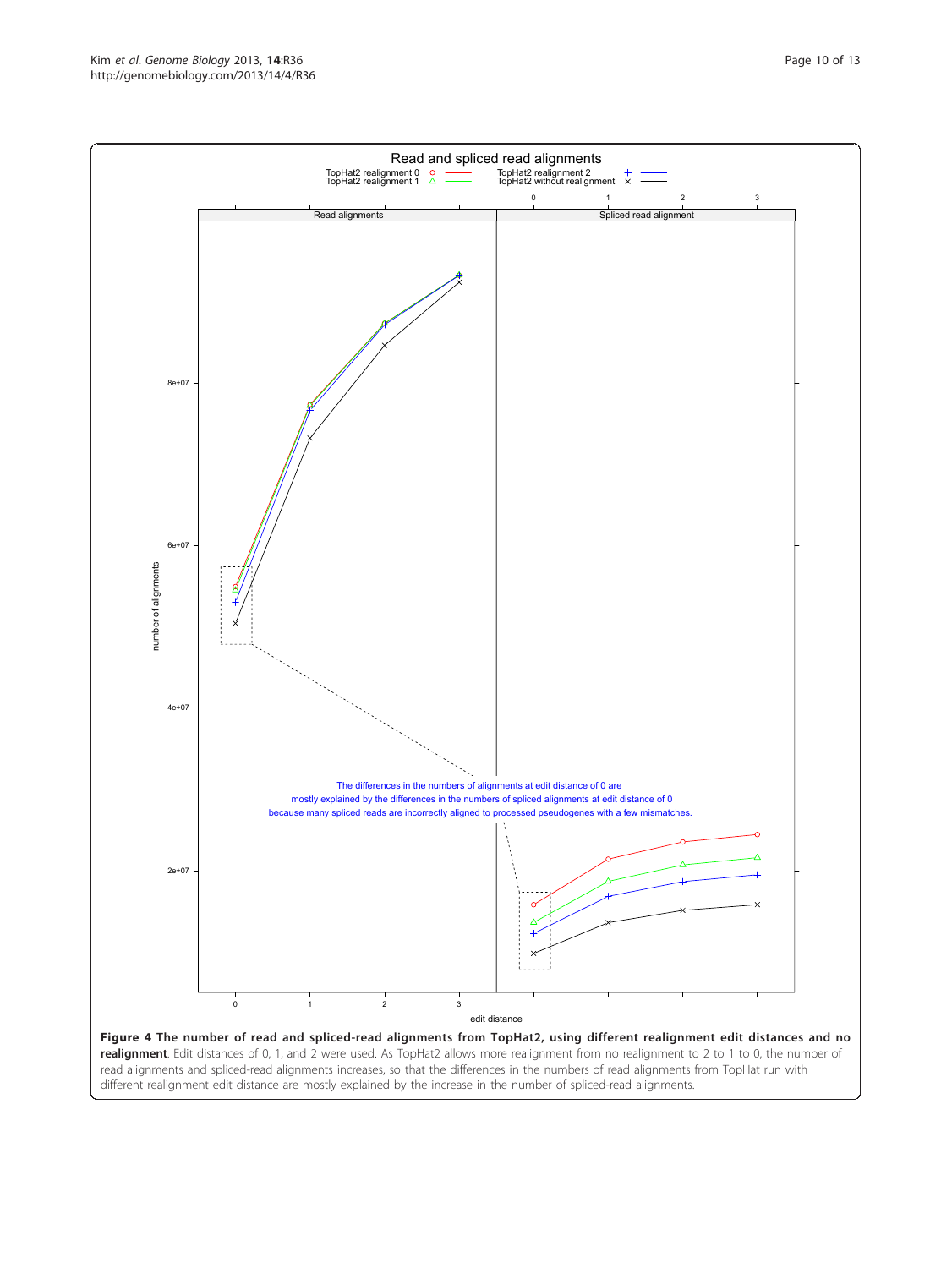<span id="page-10-0"></span>

speed increase, owing to the much smaller size of the transcriptome compared with that of the genome (see Figure [6](#page-11-0)).

After the transcriptome-mapping step, some reads remain unmapped because they are derived from unknown transcripts not present in the annotation, or because they contain many miscalled bases. In addition, there may be poorly aligned reads that have been mapped to the wrong location. TopHat2 aligns these unmapped or

potentially misaligned reads against the genome (Figure [6](#page-11-0), step 2). Any reads contained entirely within exons will be mapped, whereas other spanning introns may not be.

Using unmapped reads from step 2, TopHat2 tries to find novel splice sites that are based on known junction signals (GT-AG, GC-AG, and AT-AC). TopHat2 also provides an option to allow users to remap some of the mapped reads, depending on the edit distance values of these reads; that is, those reads whose edit distance is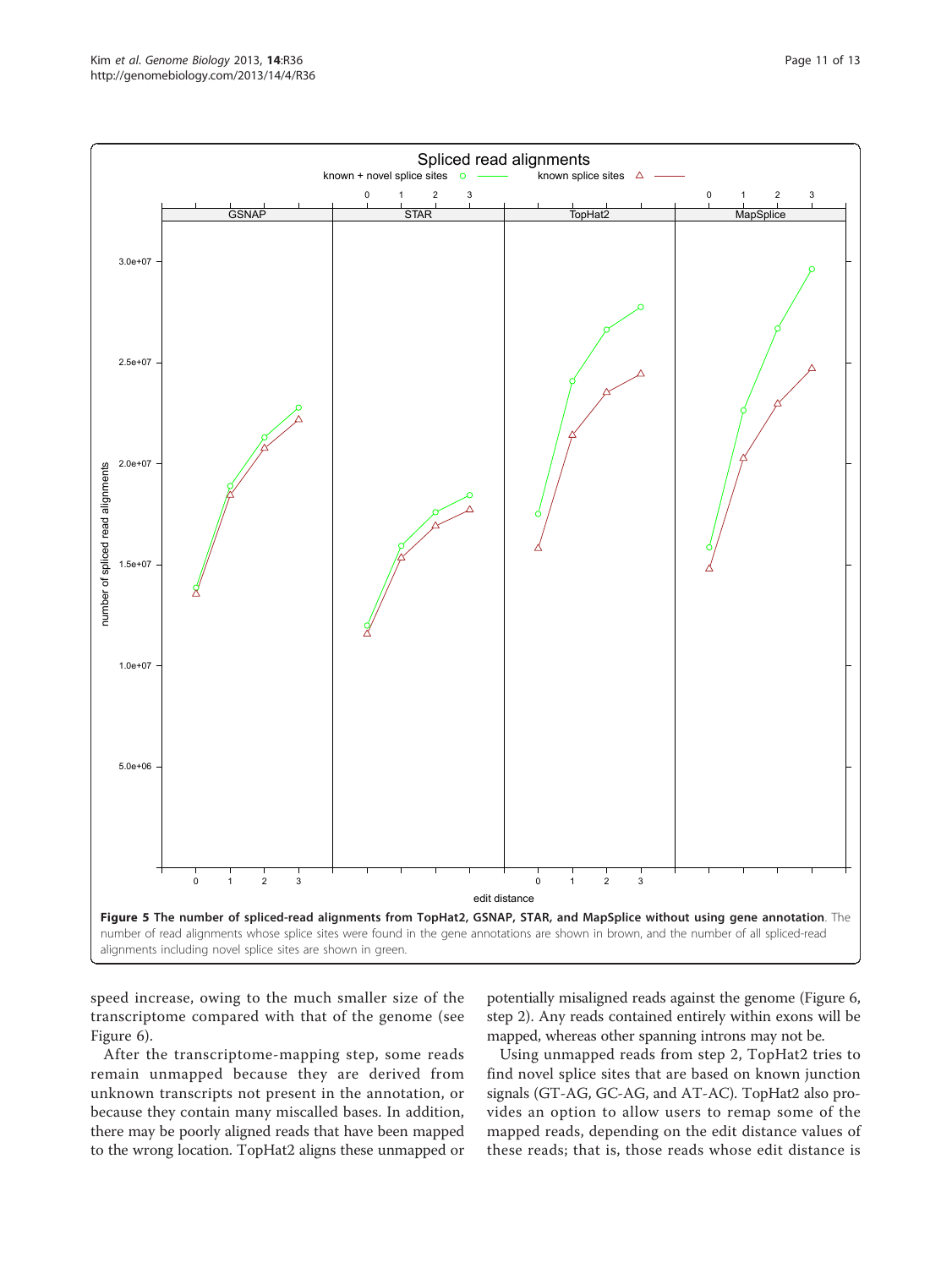<span id="page-11-0"></span>

greater than or equal to a user-provided threshold will be treated as unmapped reads. To accomplish this, the unmapped reads (and previously mapped reads with low alignment scores) are split into smaller non-overlapping segments (25 bp each by default) which are then aligned against the genome (Figure 6, step 3). Tophat2 examines any cases in which the left and right segments of the same read are mapped within a user-defined maximum intron size (usually between 50 and 100,000 bp). When this pattern is detected, TopHat2 re-aligns the entire read sequence to that genomic region in order to identify the most likely locations of the splice sites (Figure 6). Using a similar approach, indels and fusion breakpoints are also detected in this step.

The genomic sequences flanking these splice sites are concatenated, and the resulting spliced sequences are collected as a set of potential transcript fragments. Any reads not mapped in the previous stages (or mapped very poorly) are then re-aligned with Bowtie2 [[15](#page-12-0)] against this novel transcriptome.

After these steps, some of the reads may have been aligned incorrectly by extending an exonic alignment a few bases into the adjacent intron (Figure [1;](#page-1-0) Figure 6, steps 3 to 5). TopHat2 checks if such alignments extend